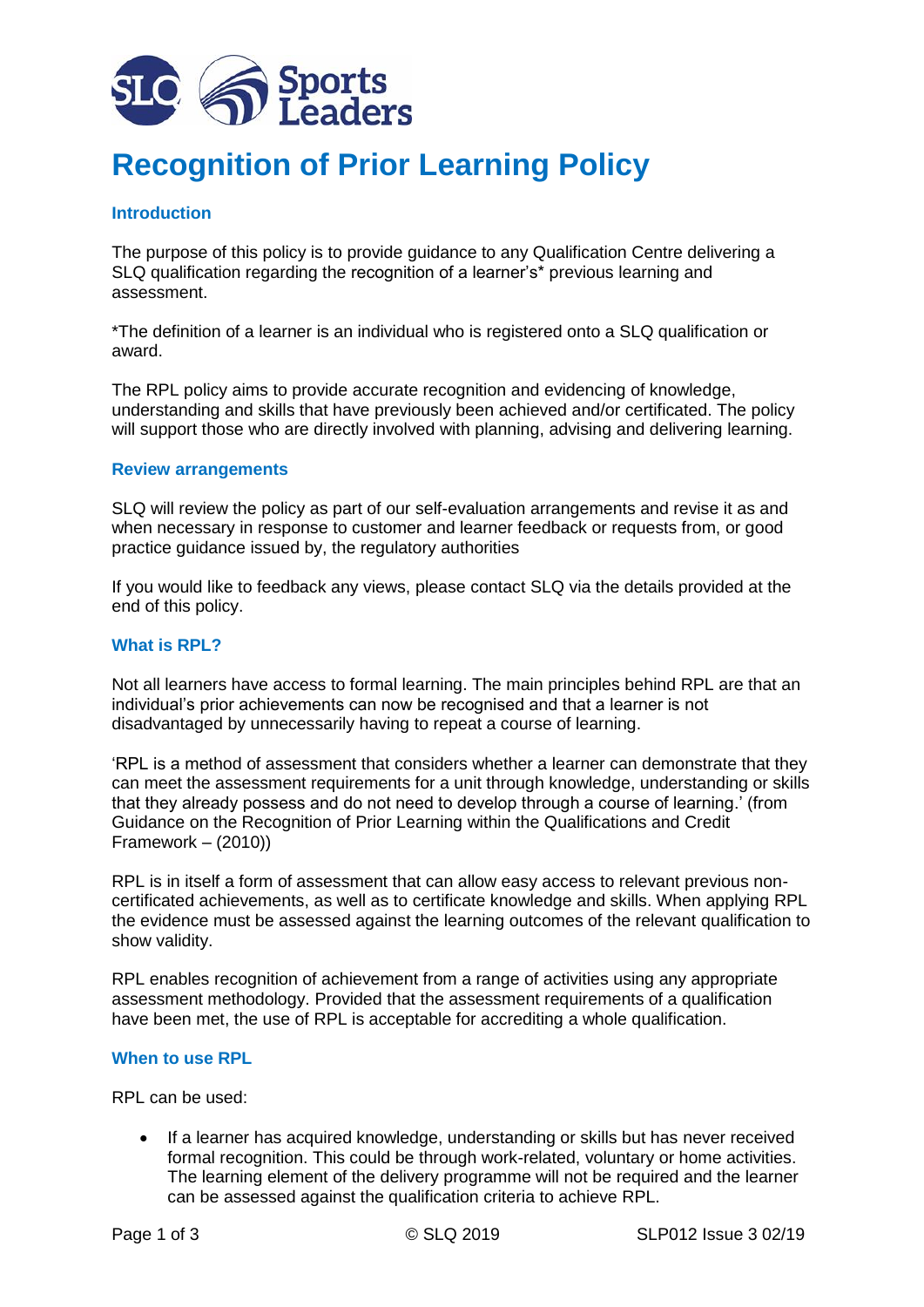

• If a learner holds, or is working towards, a relevant (as recognised by SLQ) qualification, the learner can be exempt from repeating the learning element of the course. Evidence generated from the relevant qualification can be used to evidence the SLQ qualification but must be assessed by the Tutor/Assessor to make sure that it is valid, authentic, reliable, sufficient and current to meet the SLQ qualification requirements.

## **Contact us**

If you've any queries about the contents of the policy, please contact our Quality Assurance Manager, Telephone: 01908 689180 or via email: [policies@slqskills.org](mailto:policies@slqskills.org) or via post to: 24 Linford Forum, Rockingham Drive, Linford Wood, Milton Keynes, MK14 6LY.